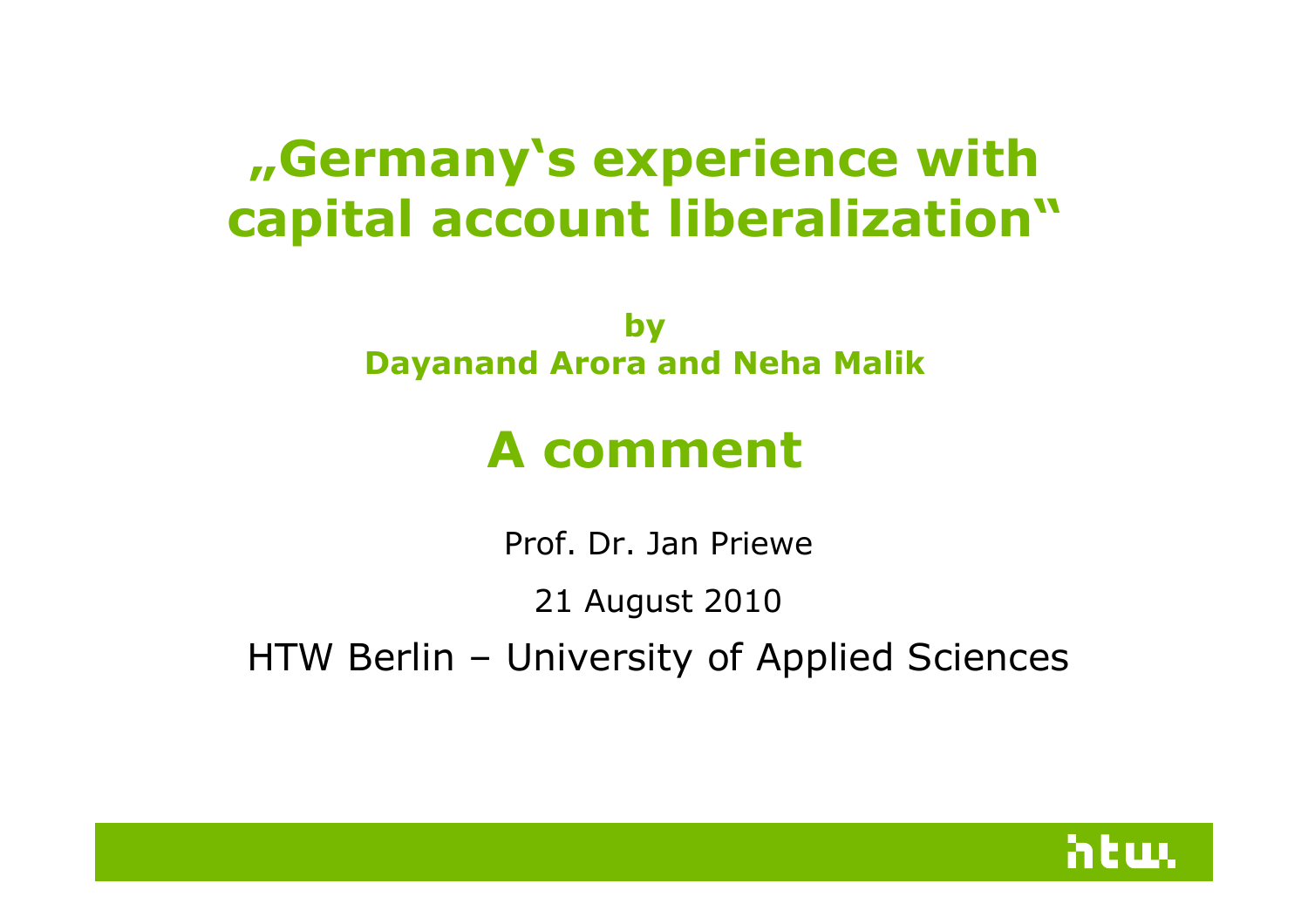### #1 1. General remark

- $\bullet$  I share the thrust of the analysis on Germany`s Capital Account Liberalization (CAL)
- • Little literature on topic, valuable empirical insights given
- $\bullet$  Important lessons to be learnt for emerging market economies, esp. for excessive capital inflows

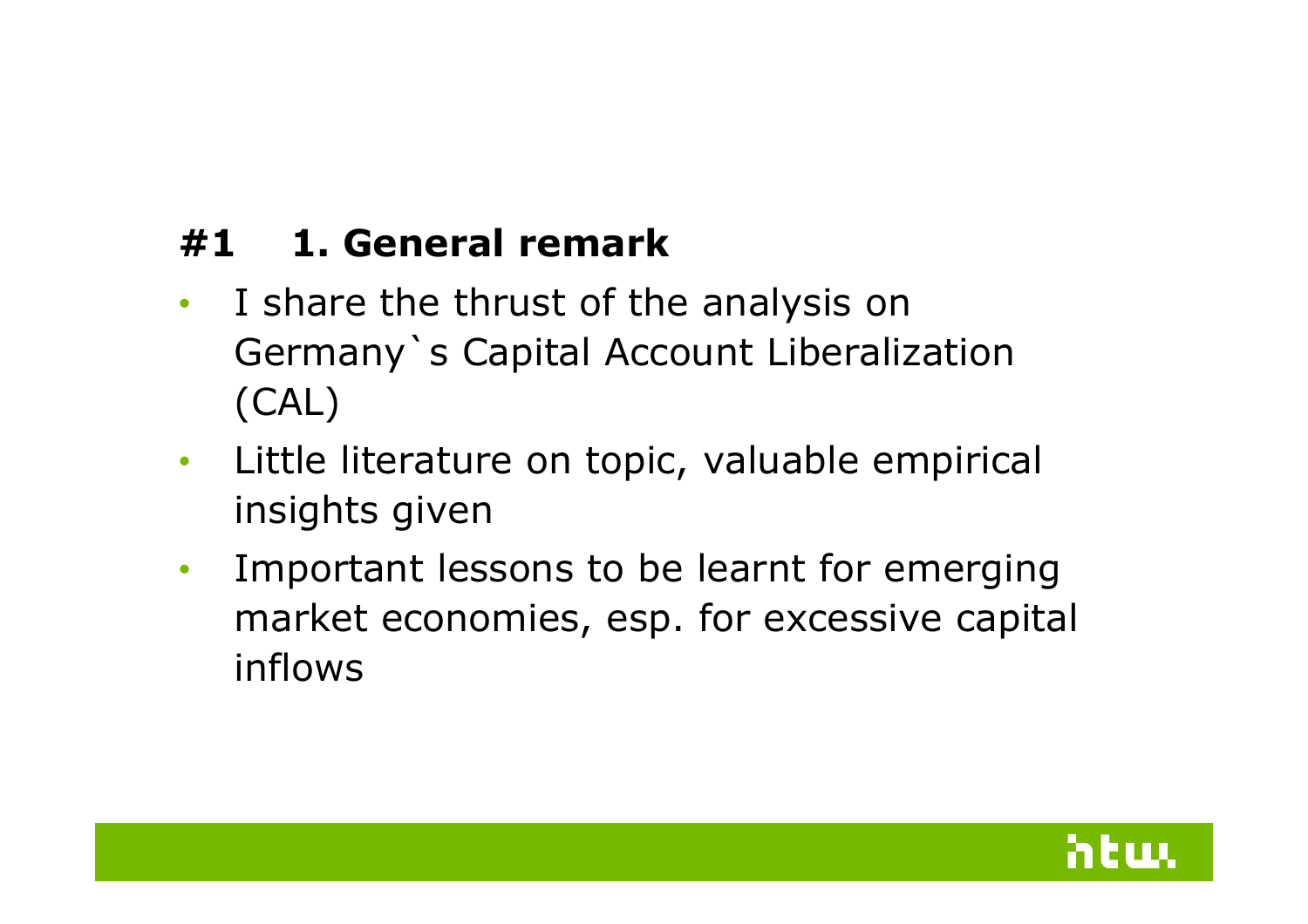## #2 2. Methodology

- Focus in paper is on critical episodes when capital controls were used  $\rightarrow$  "loupe focus"
- Downside: the long-run tendencies for the whole period 1950-1988 are not in the centre of analysis
- Hence a brief complementary overview 1950-1989 here

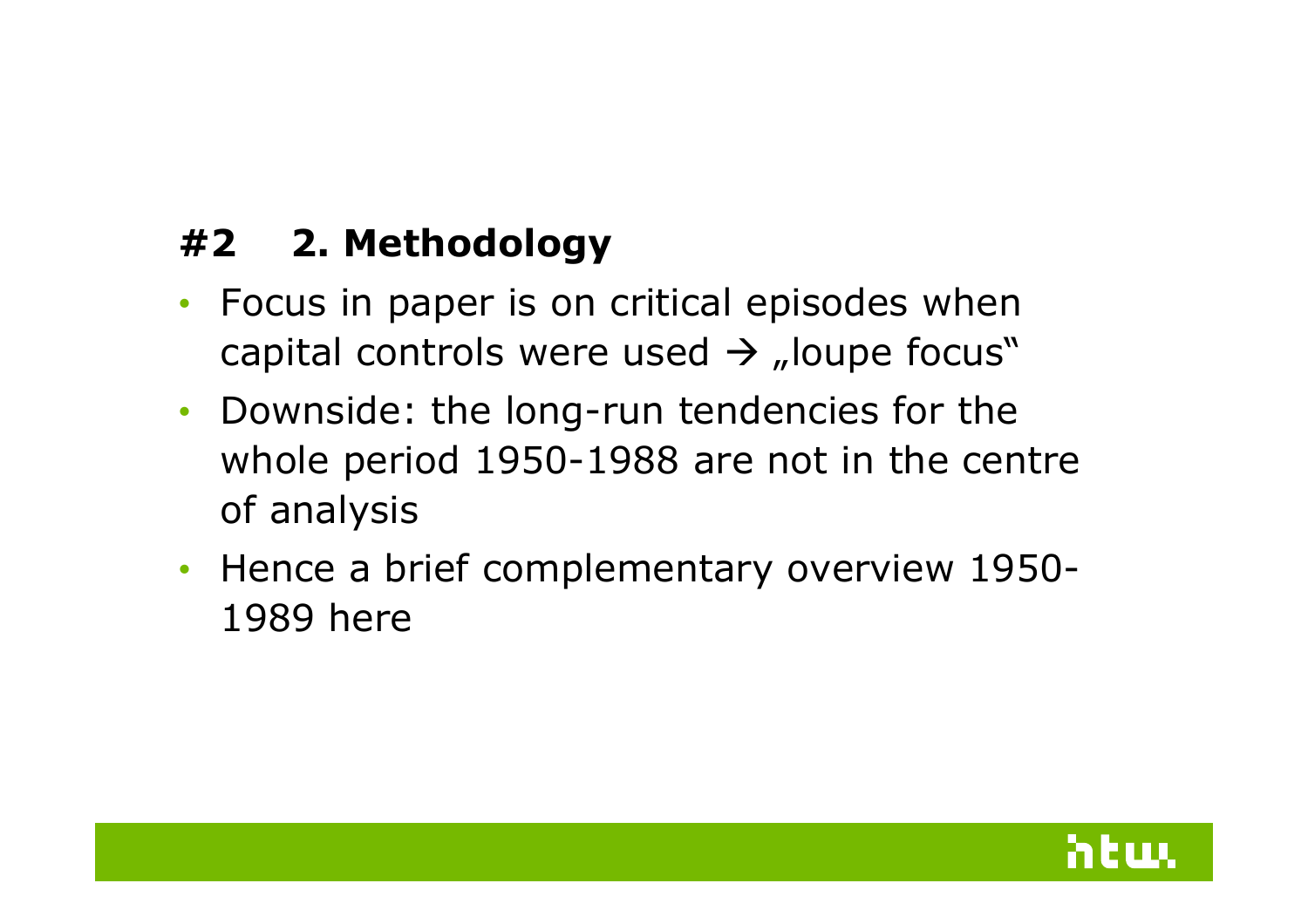#### **#3 Nominal exchange rate DM / USD and Yen (in 100s) / USD**

Abbildung 2: Nominelle Wechselkurse zwischen dem US-Dollar, dem Japanischen Yen and der D-Mark 1957 - 2006\*



88 S C

\* Ein Anstieg bedeutet eine Abwertung von D-Mark und Yen.

Quelle: IWF, International Financial Statistics 2005, Federal Reserve Bank of St. Louis 2006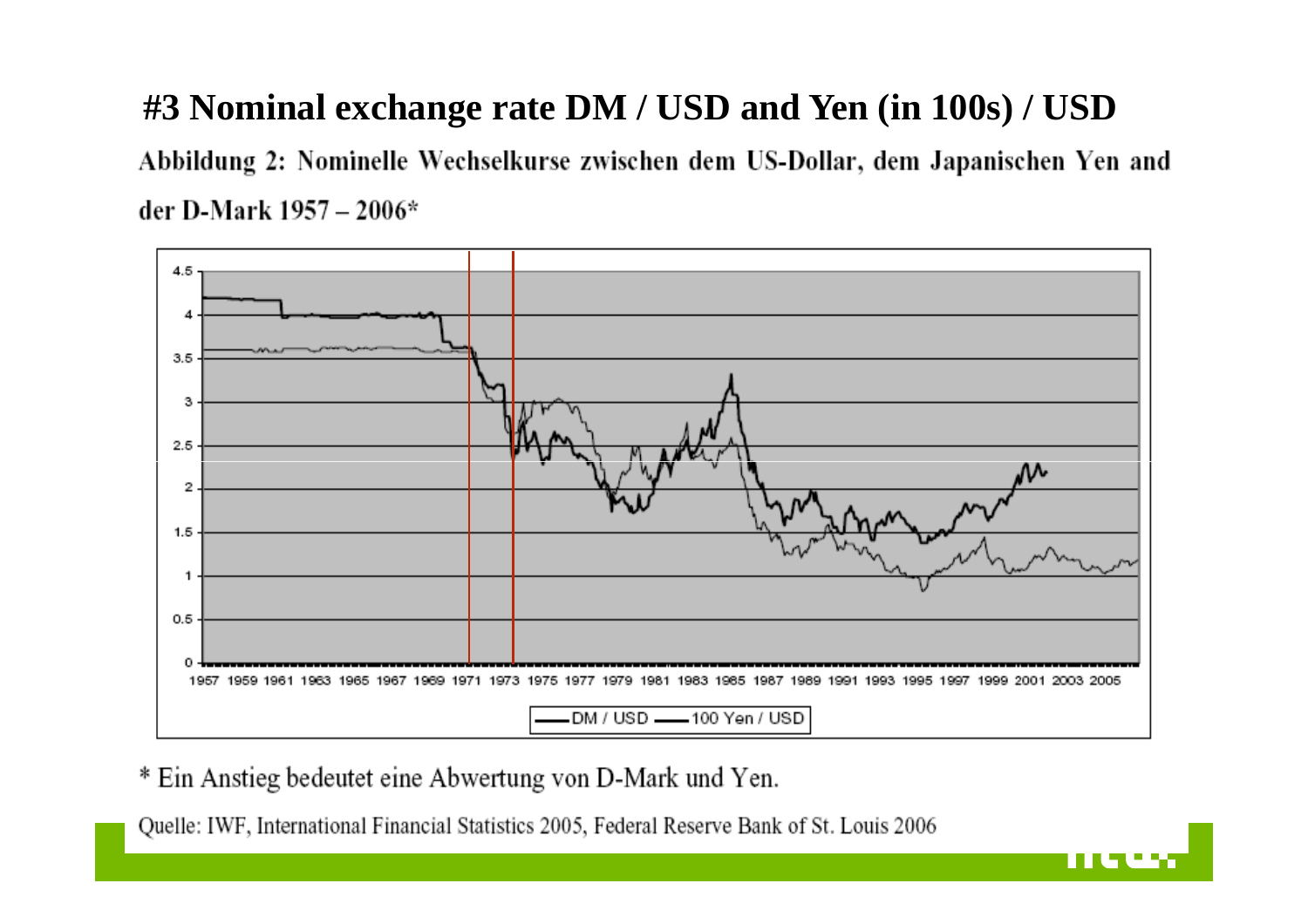#### **#4 Current account balance Germany, USA, Japan and China in % of GDP 1955-2005**

Abbildung 5: Leistungsbilanzsalden der USA, Japans, Deutschlands und Chinas in Prozent am Bruttoinlandsprodukt, 1955-2005



Quelle: OECD, Historical Statistics; IMF, Economic Outlook, World Bank, World Development Indicators 2005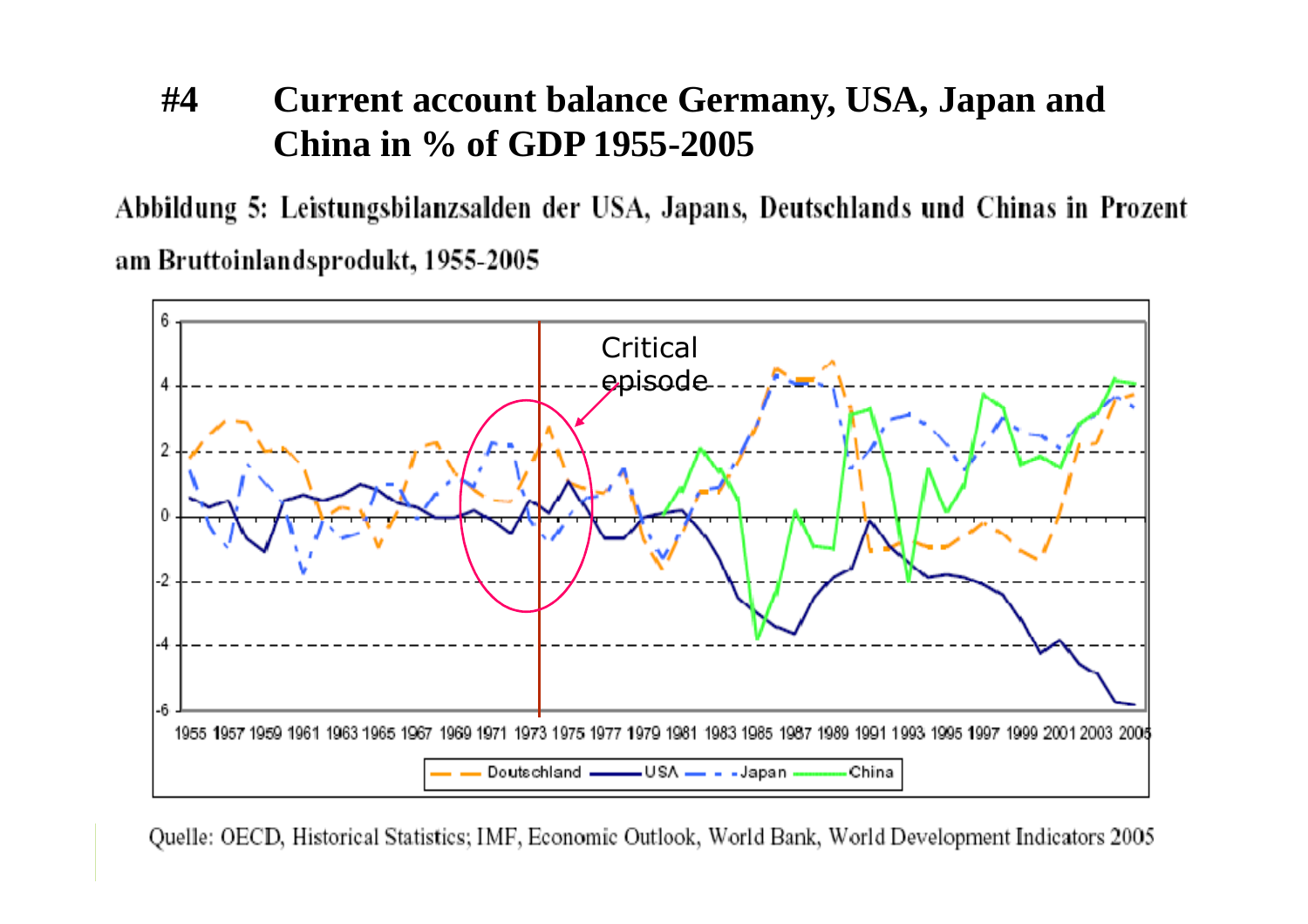#5 Inflation in Germany 1951-2006, less than in US Inflation in Germany 1951-2006, less than in US



yes.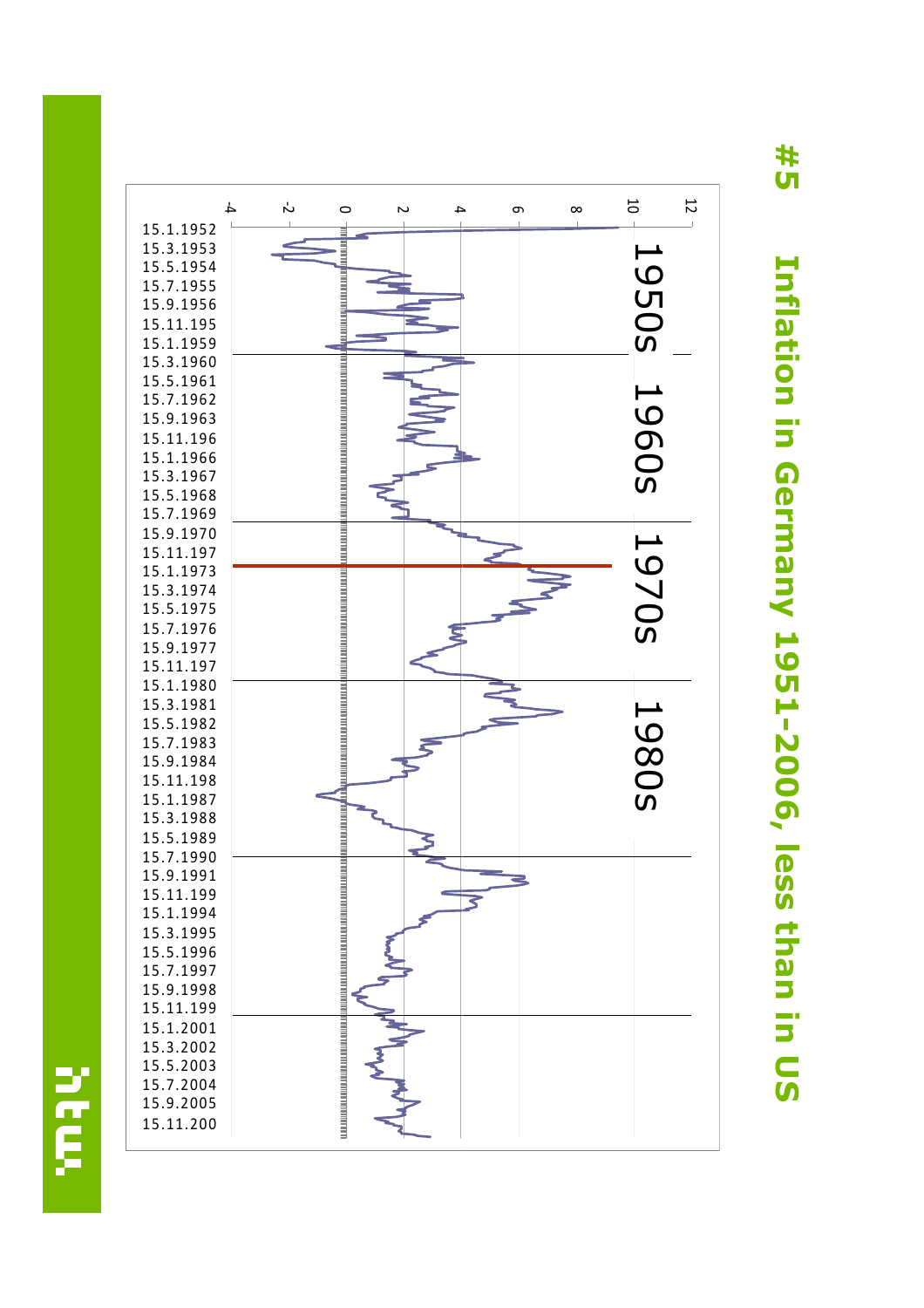



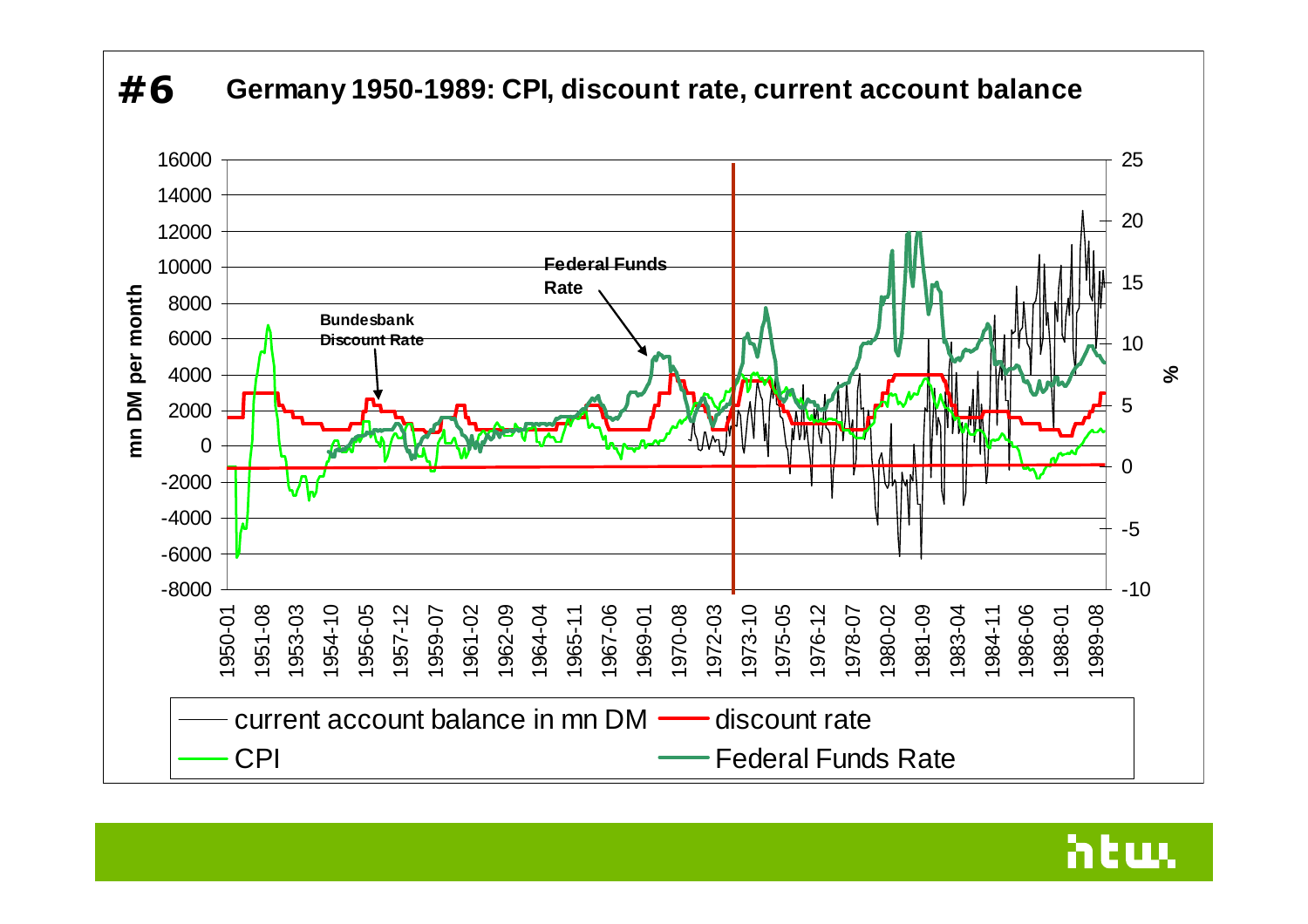# #7 3. A note on sequencing of CAL

- There was no intentional sequencing by German authorities
- $\mathcal{L}_{\mathcal{A}}$ - Treaty of Rome 1957: general pledge to liberal capital account regime, to be achieved in 12 years,but national capital controls possible
- Return to controls in 1960s and early 1970s, to keep appreciation small and to cope with inflation
- Full liberalisation came not before European Monetary System (EMS) was installed 1979
- -- In EMS other form of "capital account management" → "European Bretton Woods"

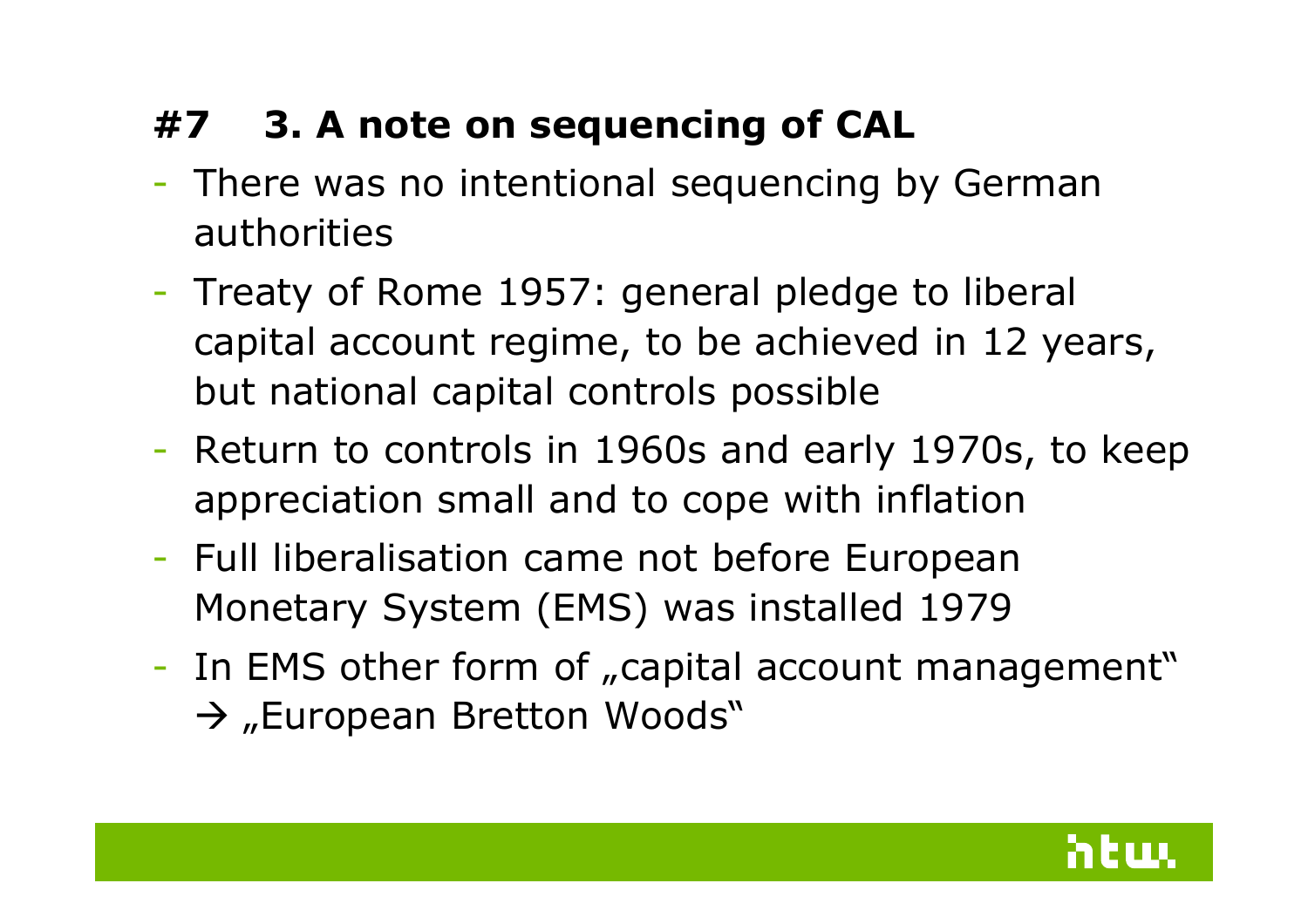## #8 4. What forms of capital controls?

- Many mostly "market-based" types of selective controls focus on inflow controls
- Special minimum reserve requirements for nonresidents, limited interest payments to abroad, limited borrowing from abroad, exchange rate swaps
- Shortcomings: many loopholes, easy to circumvent
- •§ 23 Außenwirtschaftsgesetz (Foreign Economy Law) provided option for comprehensive exchange  $\text{controls} \rightarrow \text{never used!}$
- Commitment to free market economy tight<br>
canital controls rejected capital controls rejected

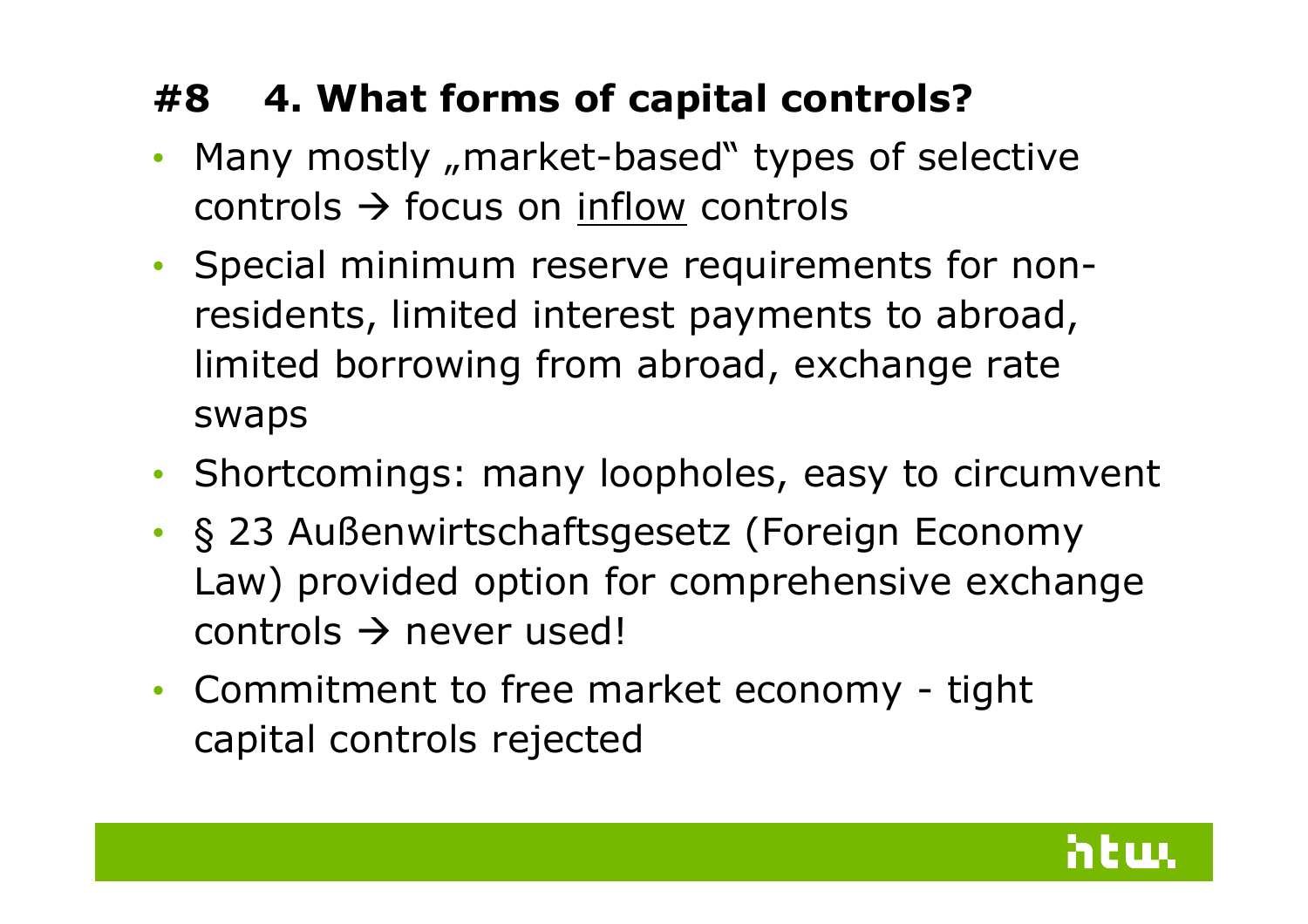### #9 5. Why didn't capital controls work?

- $\bullet$ • They did work until late 1960s within Bretton Woods framework; finance was mainly national
- No comprehensive controls later
- Short-term "hot money" reached huge magnitude in certain very short episodes (days, weeks)
- $\bullet$  Missing international coordination to defend exchange rates, German policy overstrained
- monetary policy in US in late 1960s and early 1970s could not cope with inflation & current account deficit  $\rightarrow$  capital flight towards DM

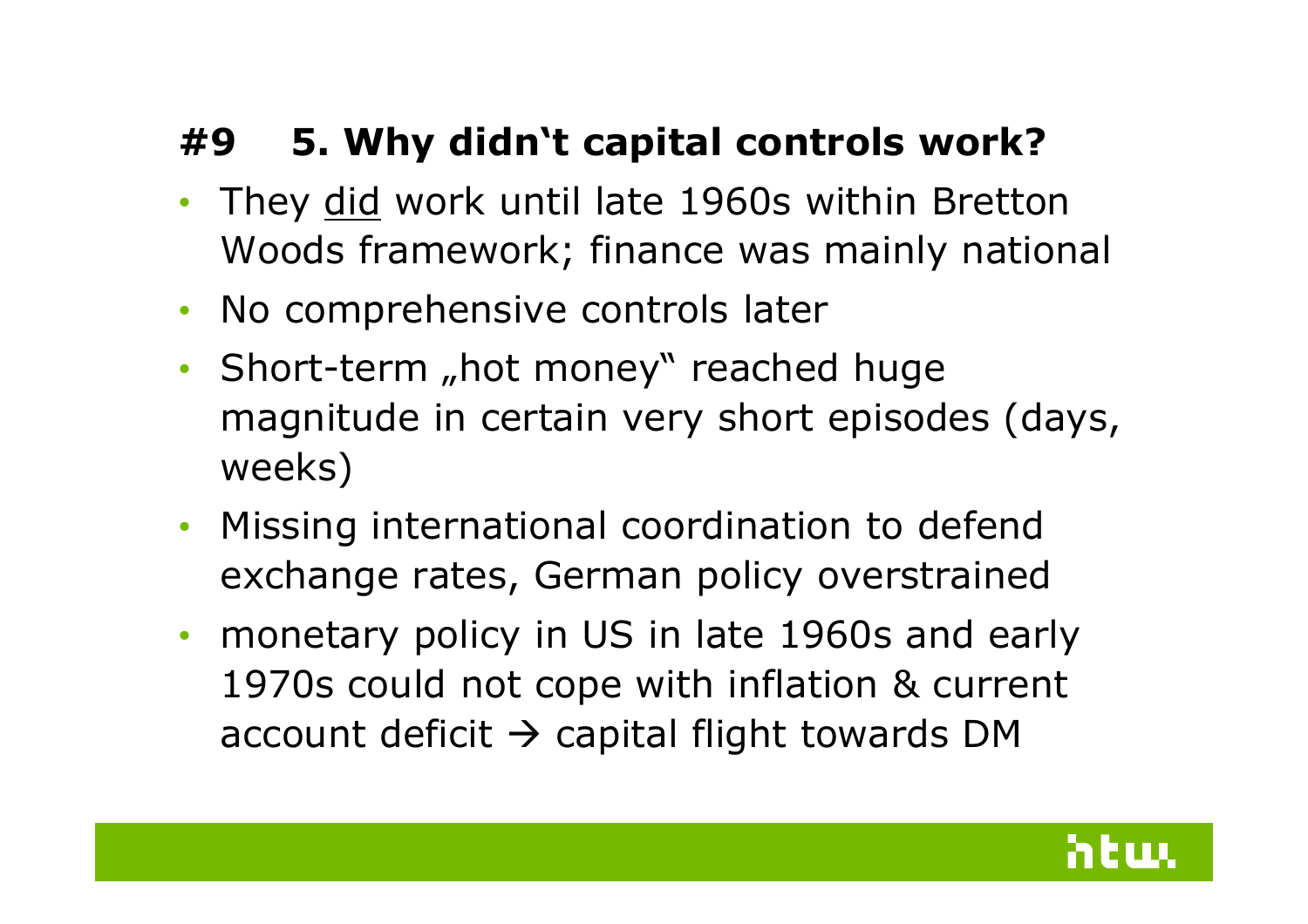# #10 6. A political addition to the paper

- $\mathcal{L}^{\text{max}}_{\text{max}}$ - Heavy political struggles in Germany 1968-1974 on use of capital controls
- $\mathcal{L}^{\text{max}}_{\text{max}}$ - Fear of DM appreciation  $\rightarrow$  unemployment risk
- Minister of Finance (1966-72) Karl Schiller (SPD) opposed, resigned 1972 in protest
- successor Helmut Schmidt (SPD, became chancellor 1974) strongly in favour, ready to defend peg to US-\$ and to fight against speculative inflows, co-founder of EMS 1979
- -Bundesbank supported Schmidt, more or less
- Public opinion tilted over towards CAL in 1970s

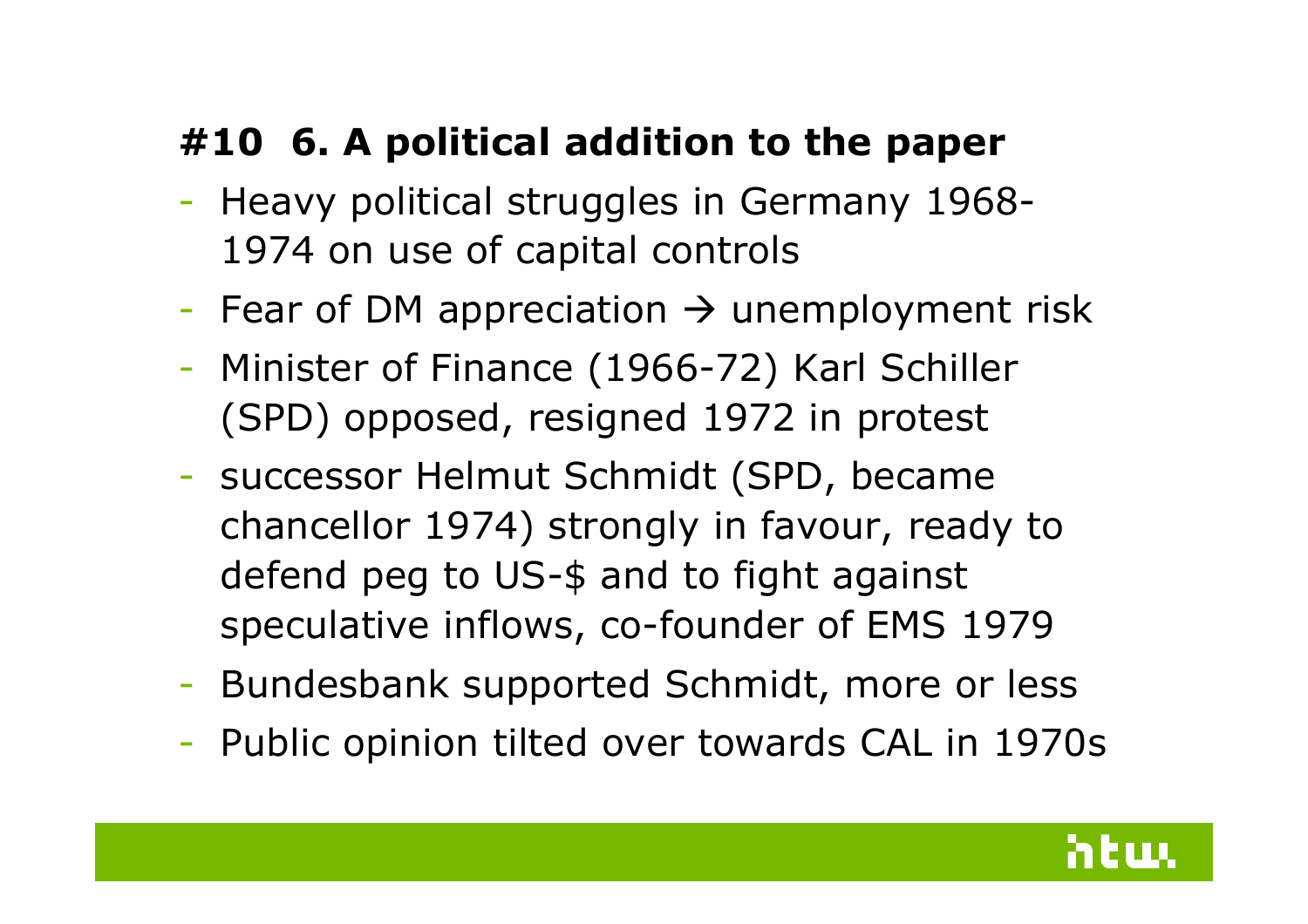# #11 7. A note on monetary policy in Germany

- Bundesbank focused on exchange rate until 1971  $\rightarrow$  "real undervaluation" strategy
- … but there was no serious threat of inflation until 1968 ff.
- Full employment reached  $1960 \rightarrow$  wage pressures
- $\bullet$  Priority to sovereign monetary policy necessary since end of 1960s, since no effective countercyclical fiscal policy and no income policy
- $\bullet$  Money targeting after 1974 was more rhetorical than real